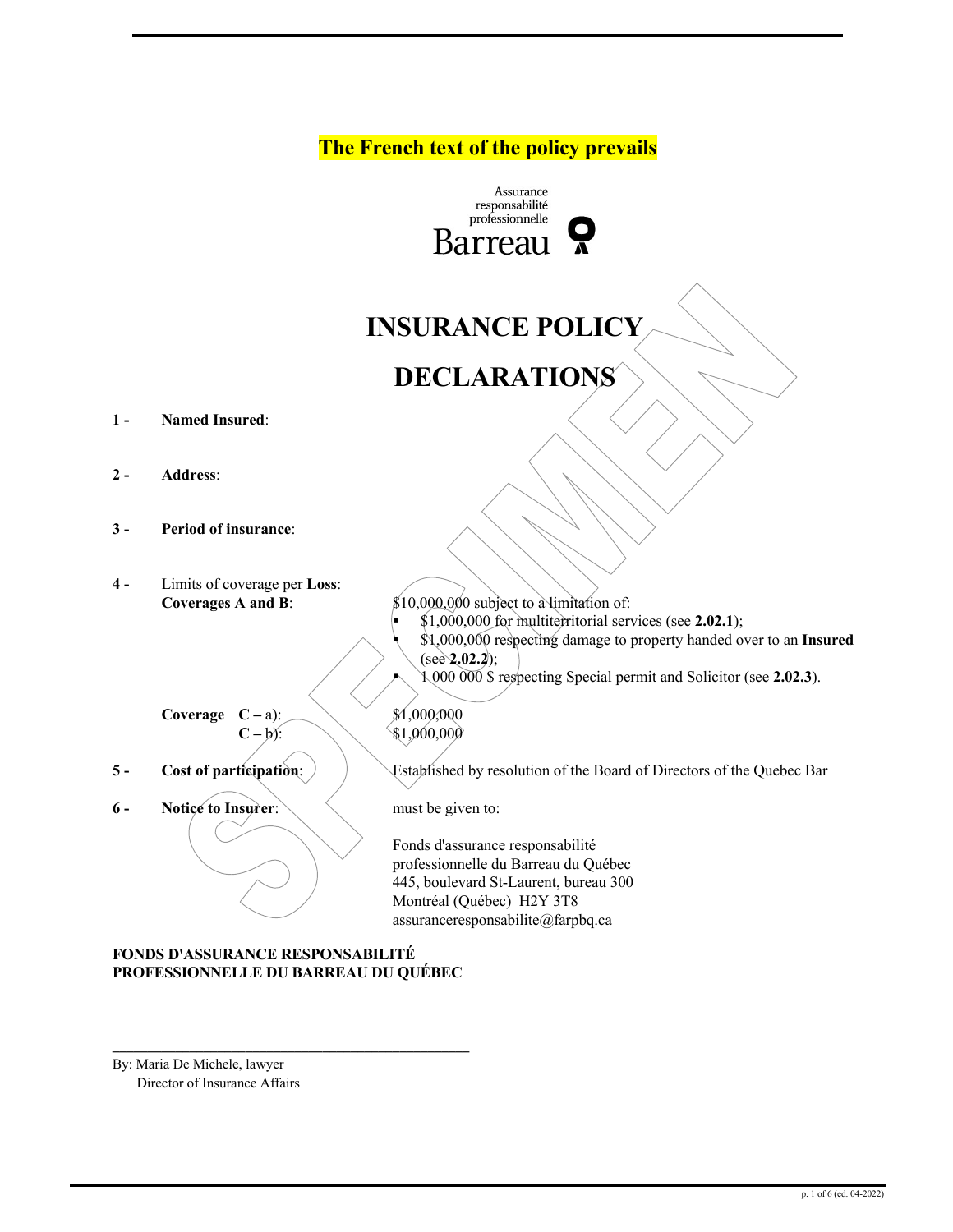## STANDARD COMPULSORY PROFESSIONAL LIABILITY INSURANCE POLICY

### FONDS D'ASSURANCE RESPONSABILITÉ PROFESSIONNELLE DU BARREAU DU QUÉBEC

#### **SECTION I - DEFINITIONS**

The following terms which appear in Bold Characters in this policy shall have the following meaning:

**1.01 - INSURER:** The Barreau du Québec, solely through the **Fonds d'assurance**, created for that purpose.

**1.02 - FONDS D'ASSURANCE:** The Fonds d'assurance responsabilité professionnelle du Barreau du Québec set up by the Barreau du Québec and governed by the *Insurers Act*, CQLR, c. A-32.1.

**1.03 - INSURED:** The named insured in Item 1 of the Declarations and his legal heirs or successors, as well as the **C.O.L.L.P**.

#### **1.04- PROFESSIONAL SERVICES:**

a) When the named Insured is entered on the Roll without holding a Special permit and is not admitted as a Sollicitor:

> All services, which have or should have been rendered by the named Insured, directly or indirectly, solely in his capacity as a lawyer and as a member in good standing of the Barreau du Québec, while he was not exempt from the obligation to subscribe to the **Fonds d'assurance**;

**b)** When the named Insured is entered on the Roll while holding a Special permit or is admitted as Sollicitor and is not exempt from the obligation to subscribe to the **Fonds d'assurance:** 

> Only services authorized in accordance with the permit or as such, which have or should have been rendered in Québec by the named Insured.

- c) Such services do not include, namely, but not limited to:
	- i) **Investment Services** ; and
	- ii) **Real Estate Brokerage**.

 **1.05 - REAL ESTATE BROKERAGE:** Acting as intermediary between two or more parties in a real estate transaction for the purpose of earning a commission on the amount of the transaction.

**1.06 - PERIOD OF INSURANCE:** The period stipulated in Item 3 of the Declarations, and in the case of uninterrupted renewal, any prior uninterrupted consecutive insurance period with the **Insurer**.

**1.07 - LOSS:** One or more **Claims** resulting from the same circumstances or the same events relating to **Professional Services** which have or should have been rendered to one or more persons.

**1.08 - PARTNERSHIP:** Any group which is not a **C.O.L.L.P.**, consisting of the **Insured** and one or more other members of the Barreau du Québec and/or of a Law Society of another province or territory in Canada who hold themselves out publicly as partners whether or not the **Partnership** has a legal existence.

**1.08.1 – COMPANY OR LIMITED LIABILITY PARTNERSHIP ("C.O.L.L.P."):** A duly constituted joint-stock company or limited liability partnership within the meaning of Chapter VI.3 of the *Professional Code*, CQLR, c. C-26 in which the named Insured is or has been carrying on his professional activities in compliance with said Chapter and the *Regulation Respecting the practice of the profession of advocate within a limited liability partnership or a joint-stock company and in multidisciplinarity*, CQLR, c. B-1, r. 9.

#### **1.09 - CLAIM:**

- a) Any written or verbal monetary demand,
- b) any written or verbal allegation,

received by the **Insured**, with respect to failure to render **Professional Services** or to an error or omission in rendering such services under coverages A and B., or with respect to a misappropriation of funds required to be deposited in trust under coverage C.

#### **1.10- CLAIM MADE:**

- a) Any **Claim** made against the **Insured**, or
- b) any facts or circumstances which may give rise to a **Claim** against the **Insured**

of which notice has been given by the **Insured** in accordance with article 3.01 of Section III - General Provisions. If several **Claims** result from the same circumstances or the same events, all such **Claims** shall be deemed to have been made at the date of the first notice.

If during the period of insurance stipulated at Item 3 of the Declarations, notice is given to the **Insurer** of facts or circumstances which may engage the liability of the **Insured** and suit is not brought until after the expiry of such period, the **Claim** will be deemed to have been made during the period in which notice was given.

**1.11– DAMAGES:** Compensatory damages.

**1.12 – PROPERTY DAMAGE:** Any **Damage** resulting from, without limitation, the damage, destruction, theft, disappearance (explained or unexplained) or loss of **Property**, including the loss of enjoyment thereof.

**1.13 – PROPERTY:** Any property including a sum of money or security.

**1.14 – INVESTMENT SERVICES:** Any advice, opinion, service or recommendation in matters of placements, investments or foreign exchange operations, namely with respect to, but not limited to, the performance or return of such placements, investments or foreign exchange operations.

#### **SECTION II - NATURE AND EXTENT OF COVERAGE**

**2.01** – **INSURER'S OBLIGATION:** The only **Claims** covered shall be those of which notice has been given to the **Insurer** for the first time while this policy is in force or during any extension of it under the terms hereof.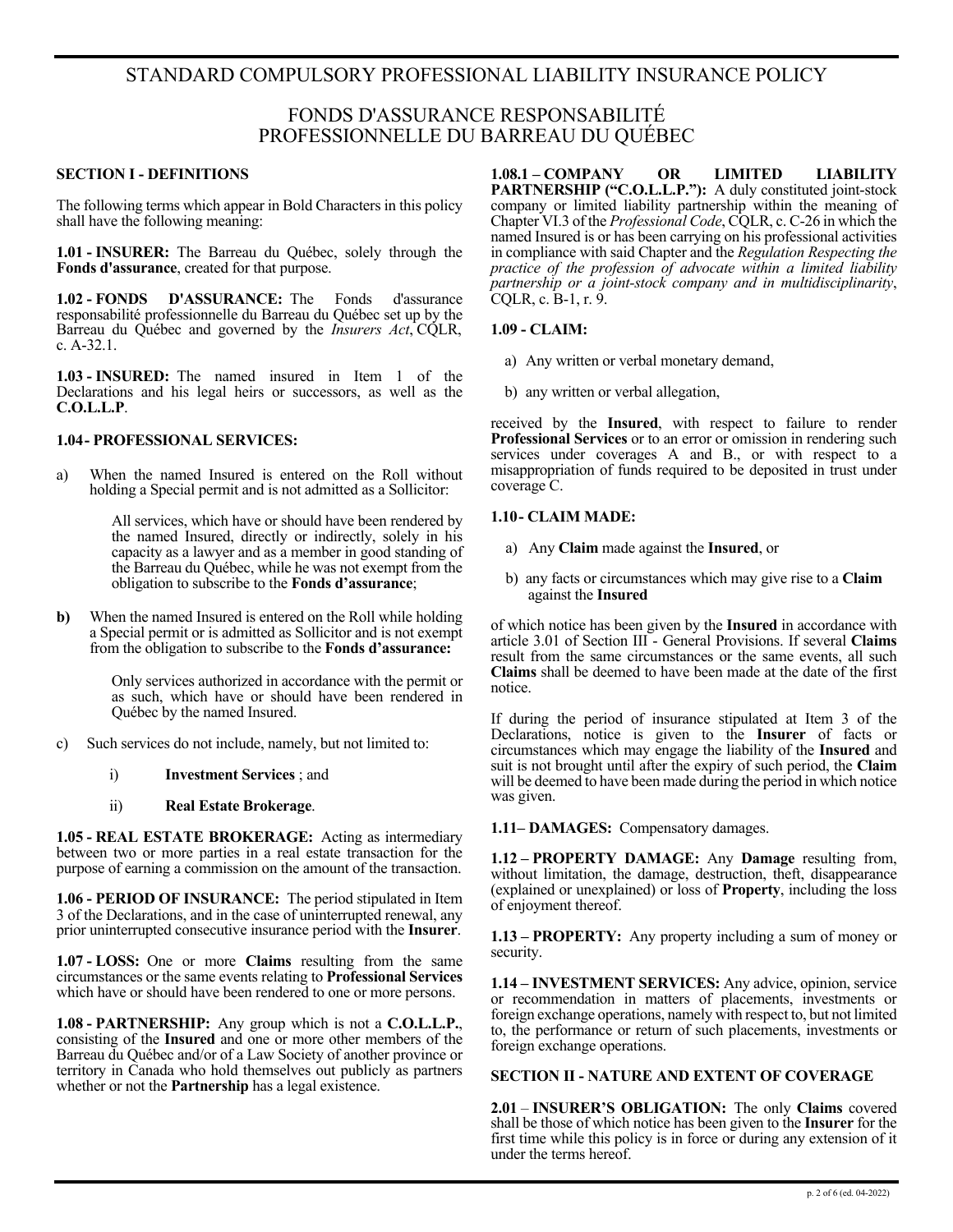With regards to **C.O.L.L.P.**, the only **Claims** covered are the **Claims Made** resulting from **Professional Services** which have or should have been rendered within the **C.O.L.L.P.** or the limited partnership that it continues within the meaning of Section 187.16 of the *Professional Code*, CQLR, c. C-26.

Subject to the conditions of this policy, in reliance on representations made by the **Insured** and in consideration of the amount provided for in Item 5 of the Declarations, the **Insurer** agrees:

#### **COVERAGE A – INSURED'S LIABILITY:**

to pay on behalf of the **Insured** any amount which the latter is legally obligated to pay to third parties as **Damages** under a judgment rendered or a settlement made in order to avoid a suit or a judgment, and arising from any **Claim Made** during the **Period of Insurance** and resulting from **Professional Services**  or the collection of the **Insured'**s fee account related to such **Professional Services.**

#### **COVERAGE B – LIABILITY OF THE NAMED INSURED AS A MEMBER OR EMPLOYEE OF A PARTNERSHIP:**

to pay on behalf of the named Insured any amount which the latter is legally obligated to pay to third parties as **Damages** under a judgment rendered or a settlement made in order to avoid a suit or a judgment, and arising from any **Claim Made** during the **Period of Insurance** and resulting from the same **Professional Services** if such **Claim** is made:

- a) jointly or severally against the named Insured and one or more members of a **Partnership**,
- b) against the named Insured and a **Partnership**,
	- c) against a **Partnership** itself,
- d) against the named Insured only because he is or was a member of a **Partnership** or of a **C.O.L.L.P.**, for **Professional Services** which have or should have been rendered by another member of this **Partnership** or of this **C.O.L.L.P.**

#### **COVERAGE C – FIDELITY INSURANCE AND RESULTING LEGAL COSTS:**

a) to pay on behalf of the named Insured, provided that he neither committed such acts nor was an accomplice to them, any amount which the latter is legally obligated to pay to third parties for a financial loss resulting from the misappropriation of funds required to be deposited in trust, committed by a member or an employee of the **Partnership,** while rendering **Professional Services**.

This coverage applies only to that part of the misappropriation that cannot be compensated by the *Fonds d'indemnisation du Barreau du Québec*.

b) to pay or reimburse reasonable investigation, defence, transaction or settlement expenses incurred with respect to the possible application of paragraph a) of **Coverage C** and with the consent of the **Insurer**.

**2.02 - LIMIT OF COVERAGE:** The coverage per **Loss** is limited to the amount stipulated in Item 4 of the Declarations, regardless of the number of members in the **C.O.L.L.P.** Neither the plurality of **Insureds** nor the plurality of claimants presenting **Claims** shall increase the **Insurer's** Limit of Coverage per **Loss**.

- a) If one or more **Claims** resulting from the same **Professional Services** are made:
	- i) against the **Insured** and against one or more lawyers members of the same **Partnership** of which the **Insured** is a member or has been a member, insured under another policy issued by the **Insurer** covering the same circumstances or the same events,

or

ii) against more than one **Insured**

the Limit of Coverage offered by this policy and that offered by such other policy or policies may not be cumulated. In such a situation, the applicable Limit of Coverage will be that Limit which is the highest of those policies applicable.

- b) If one or more **Claims** resulting from the same **Professional Services** are made:
	- i) against the **Insured** and
	- ii) against one or more sole practitioners or one or more lawyers members of a partnership of which the **Insured** is not a member and has never been a member, insured under another contract issued by the **Insurer**, covering the same circumstances or the same events,

then the Limit of Coverage offered by such other policy will apply separately to such other sole practitioner or partnership.

**2.02.1 - MULTITERRITORIAL LIMITATION:** The cov- erage per **Loss** is limited to \$1,000,000 for **Claims Made** against an **Insured**, subject to an excess Limit of Coverage of \$1,000,000 for a **Claim Made** against a **C.O.L.L.P.** regardless of the number of members in the **C.O.L.L.P.**

- a) arising from **Professional Services** which have or should have been rendered by the named Insured outside Quebec, in its capacity as a member in good standing of the Barreau du Québec;
- b) arising from **Professional Services** which have or should have been rendered by the **Insured** in Quebec and which give rise to a suit brought outside Quebec and to any judgment rendered outside Quebec or to any judgment in recognition of a judgment rendered outside Quebec;
- c) against the named Insured only because he is a member of a partnership, and is legally obligated to pay under a judgment rendered outside Quebec, and resulting from **Professional Services** which have or should have been rendered by an insured member of the Barreau du Québec or by a member of a Law Society of another province or territory in Canada;
- d) against the named Insured only because he is a member of a partnership, and is legally obligated to pay under a judgment rendered in Quebec and resulting from **Professional Services** which have or should have been rendered by a member of a Law Society of another province or territory in Canada; or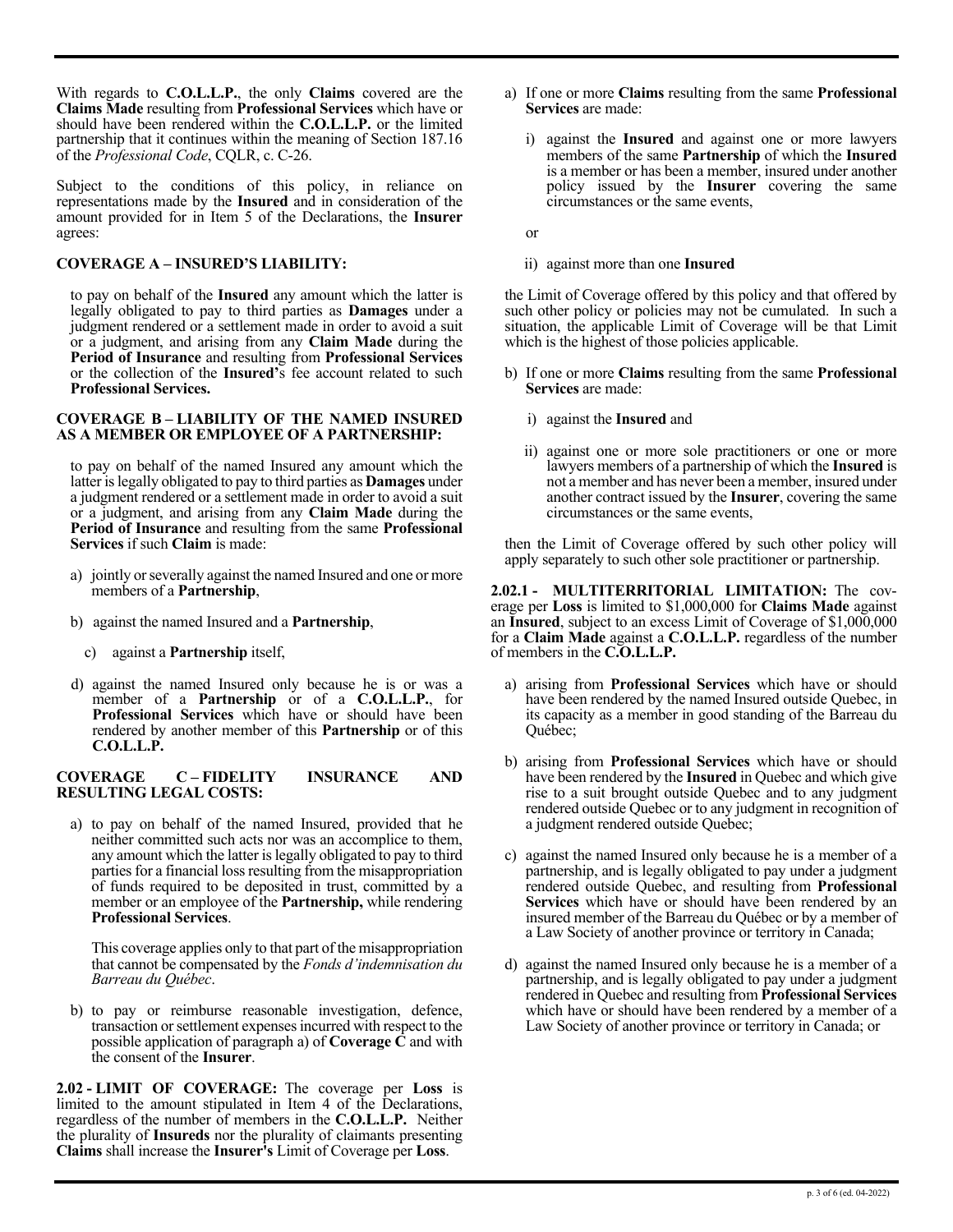e) arising from any suit brought outside Quebec and from any judgment rendered outside Quebec or from any judgment in recognition of a judgment rendered outside Quebec resulting from **Professional Services** which have or should have been rendered by an insured member of the Barreau du Québec or by a member of a Law Society of another province or territory in Canada.

**2.02.2 – LIMITATION RESPECTING DAMAGE TO PROPERTY HANDED OVER TO AN INSURED:** The coverage per **Loss** is limited to \$1,000,000 for a **Claim Made** against an **Insured**, subject to an excess limit of coverage of \$1,000,000 for a **Claim Made** against a **C.O.L.L.P.**, regardless of the number of members in the **C.O.L.L.P.**, for any **Claim** arising from **Property Damage** to a **Property** handed over to the **Insured** for any account whatsoever.

**2.02.3 – LIMITATION RESPECTING SPECIAL PERMIT AND SOLLICITOR:** The coverage per **Loss** is limited to \$1,000,000 for a **Claim Made** against an **Insured**, subject to an excess limit of coverage of \$1,000,000 for a **Claim Made** against a **C.O.L.L.P.**, regardless of the number of members in the **C.O.L.L.P.**, for any **Claim** arising from **Professional Services** as defined in article 1.04 b).

If the **Claim Made** is covered by both this article and **COVERAGE C** of this policy, the Limits of Coverage offered by the two provisions may not be cumulated.

**2.03 - ADDITIONAL COVERAGE:** In respect of the coverage offered by this policy, the **Insurer** also undertakes:

- a) to defend the **Insured** in any suit instituted and seeking the latter's civil liability whether rightly or wrongly, as a result of a **Loss** covered by this policy;
- b) to pay the premium on any bond required to obtain the release of any seizure or the right of appeal in the defence of a contested suit provided the amount of the bond does not exceed the Limit of Coverage, but the **Insurer** has no obligation to request, obtain or provide such bond;
- c) to pay, in addition to the Limit of Coverage, the interest on the amount of coverage and the taxable costs payable to third parties;
- d) to pay or reimburse:
	- i) the investigation, defence, transaction or settlement expenses related to any **Claim** which may be covered under this policy and incurred with the **Insurer**'s consent;
	- ii) the legal fees set by the **Insurer** and the reasonable expenses incurred by the **Insured** at the specific request of the **Insurer** in a **Claim** covered under the policy.

However, the obligations of the **Insurer** towards the **Insured** under article 2.03 cease as soon as the Limit of Coverage has been reached as a result of payments made in accordance with a judgment or settlement. The **Insurer** also undertakes to pay the expenses and interests incurred until this time.

**2.04 - EXCLUSIONS:** This policy does not apply to a **Claim** or part of a **Claim**:

a) of which the **Insured** was aware prior to the **Period of Insurance**;

- b) arising from circumstances of which the **Insured** was aware prior to the **Period of Insurance** and which were likely to give rise to a **Claim**;
- c) made by any business or corporation which is wholly owned by the **Insured** or of which the **Insured** is a partner, or which is controlled operated or managed by the **Insured**. For the purposes of this exclusion, the "**Insured**" includes any person or company connected with the **Insured** in his professional practice;
- d) arising from acts or omissions of the **Insured** in his capacity as an officer or director;
- e) arising from fraudulent, dishonest or criminal acts, false statements or misrepresentations wilfully made by the **Insured** or out of any other intentional acts, whether or not the **Insured** intended to cause the damages; however, when the demand arising from a **Claim** alleging the abovementioned acts comes to an end:
	- without any payment being required of the **Insured**; and
	- without any fraudulent, dishonest or criminal act, false statements or misrepresentations wilfully made by the **Insured** or out of any other intentional acts, whether or not the **Insured** intended to cause the damages, being attributed to the **Insured**,

the **Insurer** shall reimburse retroactively all reasonable costs incurred by the **Insured** in his defense.

This exclusion does not apply to any **Insured** who neither committed such acts nor was an accomplice to them;

- f) for the payment of fines, penalties, exemplary or punitive damages;
- g) arising from **Real Estate Brokerage,** irrespective of whether **Professional Services** resulted therefrom or preceeded thereto;
- h) arising from the fact that the **Insured** has not disclosed the identity of his mandator, or the fact that his mandator is insol- vent, is a minor or is under protective supervision, to the knowledge of the **Insured**; however, this exclusion does not apply to any **Insured** who acted within the scope of a patent mandate;
- i) for the reimbursement of the fees of the **Insured** or of a **Partnership** of which he is or has been a member or by which he is or has been employed;
- j) arising from **Investment Services**, irrespective of whether **Professional Services** resulted therefrom or preceeded thereto;
- k) arising from acts or omissions of the **Insured** as member of a pension committee set up in virtue of the *Supplemental Pension Plans Act*, CQLR, c. R-15.1 or of any committee of the same nature;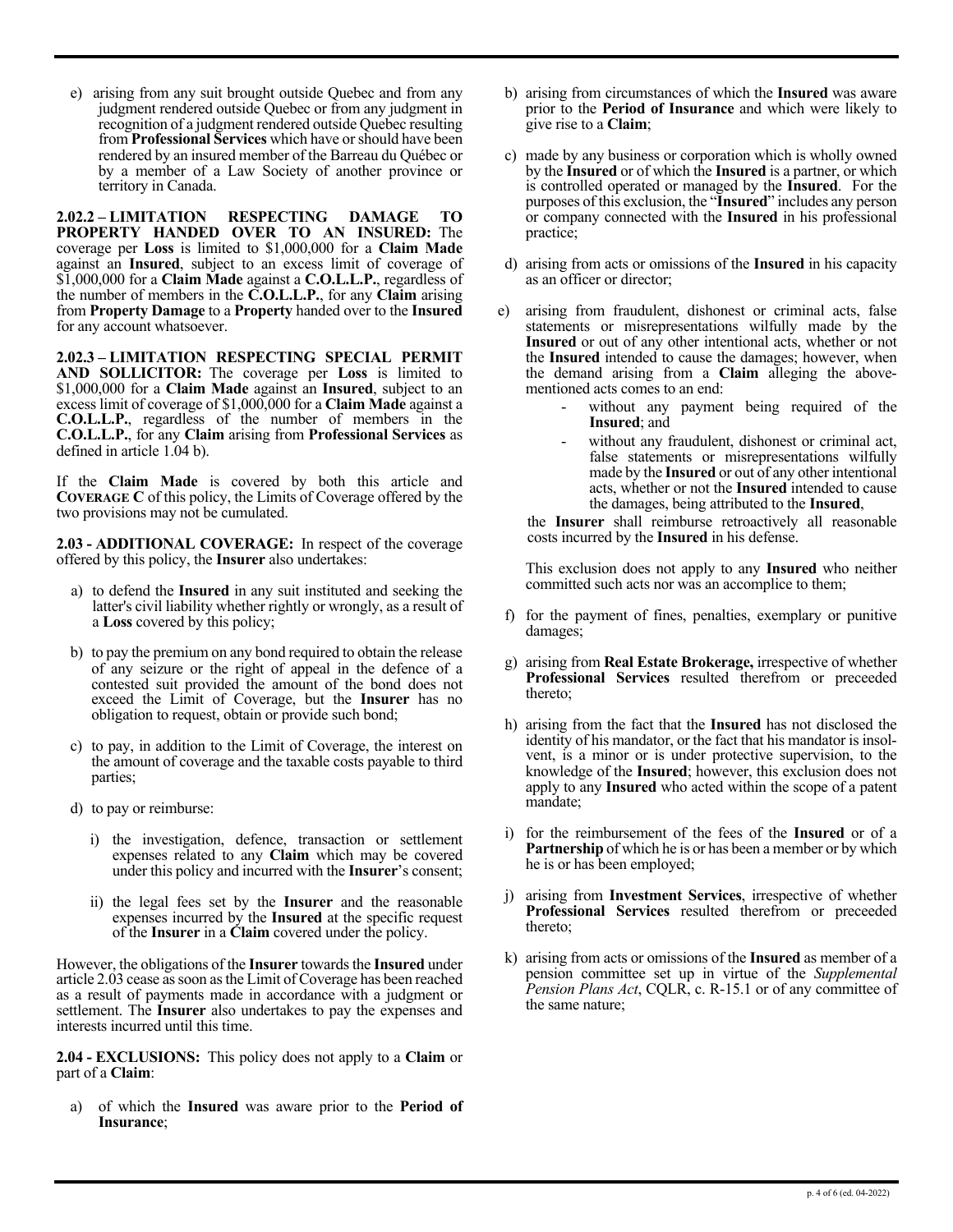l) arising while the **Insured** is in any of the situations described in section 3 of the Règlement sur l'assurance responsabilité professionnelle des membres du Barreau du Québec, RLRQ, c. B-1, r. 1.2 and benefits from an undertaking or obligation whereby his employer or any other agency will stand as his surety, take up his defence or accept financial responsibility for the consequences of any error or omission committed by him in the performance of his duty.

#### **SECTION III - GENERAL PROVISIONS**

**3.01 - NOTICE TO THE INSURER:** The **Insured** shall notify the **Insurer** in writing of any fact or circumstances which may give rise to a **Claim** as soon as the **Insured** has knowledge thereof. He shall also forward to the **Insurer** without delay any **Claim** he has received.

If a Notice of Claim given in compliance with article 3.01 during the period of insurance stipulated in Item 3 of the Declarations concerns a **Claim** of which the **Insured** had knowledge before the coming into force of that period but while he was insured under a policy issued by the **Insurer**, the **Insurer** will provide nevertheless the liability coverages and additional coverages in accordance with the Limits, Provisions and Conditions which were in force with the **Insurer** at the date when the **Insured** first had such knowledge.

Notwithstanding the foregoing, the delay or failure to give notice as required by the present article 3.01, is a cause of forfeiture of the rights of the **Insured** under the policy if the breach of that obligation has caused prejudice to the **Insurer**.

**3.02 - FORM OF NOTICE:** Any notice by the **Insured** to the **Insurer** shall be sent in writing to the address indicated in Item 6 of the Declarations or, if applicable, to any other address of which the **Insured** has been notified in writing.

Any notice given by the **Insurer** to the named Insured shall be sent in writing to the last address indicated on the "Tableau de l'Ordre" or to any other address of which the **Insurer** has been notified in writing.

**3.02.1 - OPENING OF FILE:** The **Insurer** opens a file upon receipt of a written notice of a **Claim** or of a written notice of facts or circumstances that may give rise to a **Claim**.

**3.02.2 - ACKNOWLEDGMENT OF RECEIPT:** The **Insurer** aknowledges receipt to the **Insured** or a third-party claimant, as the case may be, within ten (10) days of the date of receipt of a written notice of a **Claim**.

**3.02.3 - ANALYSIS:** As soon as possible, the **Insurer** analyzes the **Claim** made.

**3.02.4 - COMMUNICATION OF THE INSURER'S POSITION:** The **Insurer** informs the **Insured** or the third-party claimant, as the case may be, of its position with respect to the **Claim** made.

**3.03 - COOPERATION:** The **Insured** shall cooperate with the **Insurer,** upon the latter's request, in the investigation, settlement or defence of a **Claim**. He shall not voluntarily admit his liability and shall refrain from offering or effecting any settlement or incurring any expense, unless the **Insurer** consents thereto.

**3.04 - INVESTIGATION, DEFENCE AND SETTLEMENT:** The **Insurer** reserves the right to act as it deems expedient in the

investigation of a **Claim** and negotiation with third parties, but may not settle a **Claim** without the **Insured'**s consent.

The **Insurer** also reserves the right to conduct and direct, on behalf of the **Insured**, the defence of any suit.

Should the **Insured** refuse to authorize a reasonable settlement proposed by the **Insurer** and acceptable to the claimant, the **Insured** will then be responsible for conducting his own defence; the **Insurer's** liability shall then be limited to the amount of the settlement which would have been effected, as well as the interest on such amount and the expenses incurred until the time of the said refusal.

**3.05 – OTHER INSURANCE:** If there are other concurrent insurance policies in force and applicable to a **Claim Made**, this policy will avail in proportion to all the insurance in force up to the amount of the **Loss.**

If the **Claim Made** is covered both by this policy and by a previous policy which has been cancelled or expired but which the **Insured** may still invoke, this policy will contribute only in excess of those other policies and only to the extent necessary to attain the Limit of Coverage stipulated in Item 4 of the Declarations.

If the **Claim Made** falls within the limitation under article **2.02.1** of the present policy, this policy will contribute only in excess of any other applicable policies and only to the extent necessary to attain the applicable Limit of Coverage.

**3.06 - SUBROGATION:** The **Insurer** shall be subrogated in all the **Insured's** recourses, up to the amount paid hereunder. The **Insured** shall sign and deliver any document required by the **Insurer** and necessary to the exercise of such rights and recourses.

The **Insurer** waives the right to exercise its right of subrogation against an employee of the **Insured** except in case of fraudulent, dishonest or criminal acts or of an intentional fault on the part of such employee.

The **Insurer** waives the right to exercise its right of subrogation against one or more members of the Barreau du Québec or their legal heirs or successors insured under another similar policy issued by the **Insurer** except in case of fraudulent, dishonest or criminal acts or of an intentional fault on the part of such member.

**3.07 – RECOURSE OF THE INSURER AGAINST THE INSURED:** The **Insurer** reserves the right to exercise its recourses against an **Insured**:

- a) who commits or is an accomplice to fraudulent, dishonest or criminal acts or an intentional fault and because of which the **Insurer** has been obliged to make a payment; or
- b) if the **Insured** causes prejudice to the **Insurer** as a result of a violation of the terms and conditions of this policy; or
- c) if the **Insurer** has been obliged to pay an indemnity notwithstanding the fact that the **Insured** was not entitled to the benefit of the insurance coverage.

**3.08 - CHANGES:** Notice to any agent or knowledge possessed by any agent or by any other person shall not effect a waiver or a change in any part of this policy nor prevent the **Insurer** from asserting any right under the terms of this policy; nor shall the terms of this policy be waived or changed except in writing or by endorsement issued to form a part of this policy.